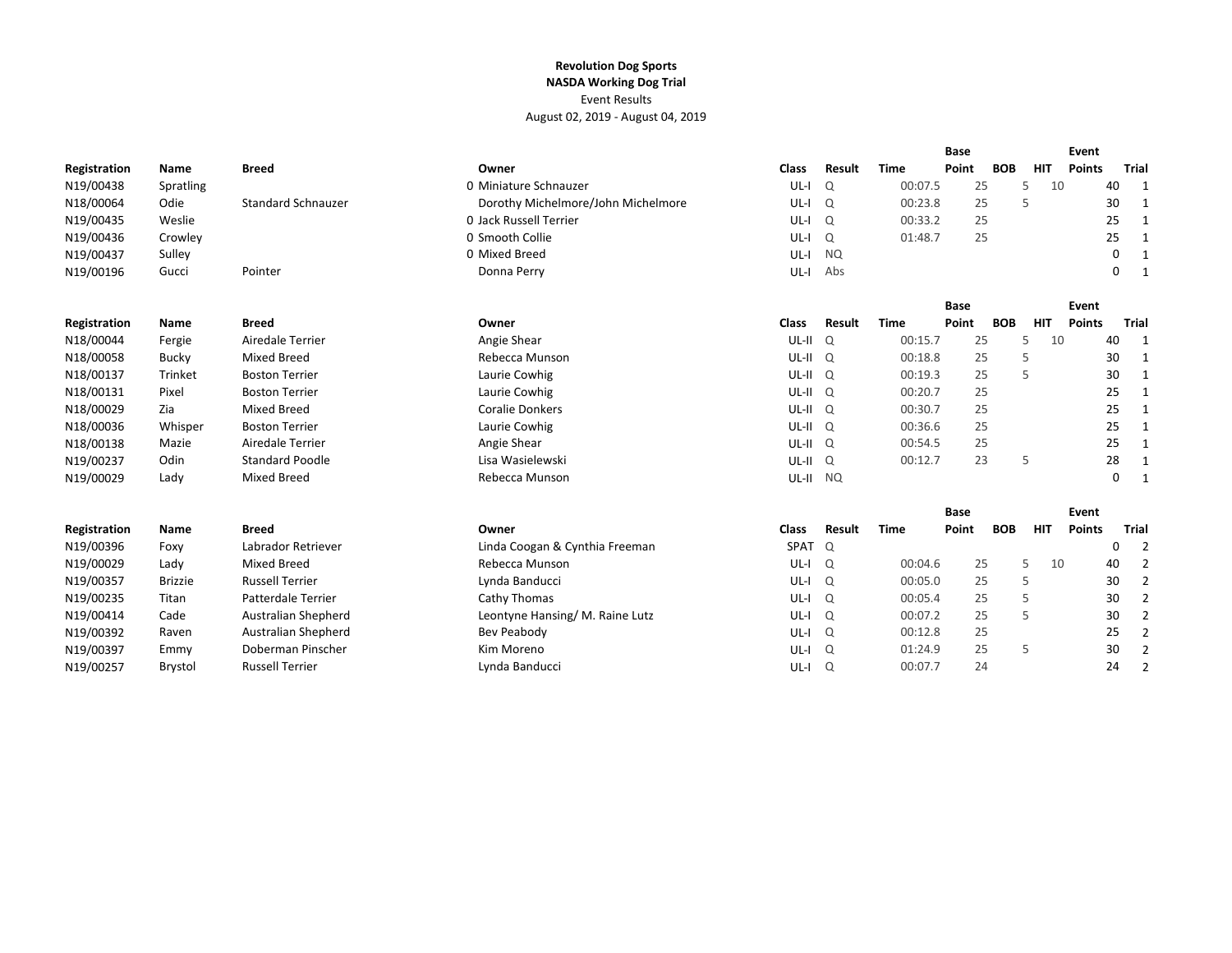|              |                |                            |                                |                    |          |             | <b>Base</b> |            |            | Event         |    |                          |
|--------------|----------------|----------------------------|--------------------------------|--------------------|----------|-------------|-------------|------------|------------|---------------|----|--------------------------|
| Registration | Name           | <b>Breed</b>               | Owner                          | Class              | Result   | Time        | Point       | <b>BOB</b> | <b>HIT</b> | <b>Points</b> |    | Trial                    |
| N19/00067    | <b>Boston</b>  | Rhodesian Ridgeback        | Jennifer Underwood             | UL-II              | $\Omega$ | 00:04.4     | 25          |            | 5<br>10    |               | 40 | $\overline{2}$           |
| N18/00131    | Pixel          | <b>Boston Terrier</b>      | Laurie Cowhig                  | UL-II Q            |          | 00:07.8     | 25          |            | 5          |               | 30 | $\overline{2}$           |
| N18/00175    | Zara           | Weimaraner                 | Gillian Norris                 | UL-II Q            |          | 00:11.3     | 25          |            | 5          |               | 30 | $\overline{2}$           |
| N18/00137    | Trinket        | <b>Boston Terrier</b>      | Laurie Cowhig                  | UL-II Q            |          | 00:16.1     | 25          |            |            |               | 25 | $\overline{2}$           |
| N19/00148    | Tara           | Patterdale Terrier         | Cathy Thomas                   | $UL-II$ $Q$        |          | 00:23.2     | 25          |            | 5          |               | 30 | $\overline{2}$           |
| N18/00036    | Whisper        | <b>Boston Terrier</b>      | Laurie Cowhig                  | UL-II Q            |          | 00:27.3     | 25          |            |            |               | 25 | $\overline{2}$           |
| N18/00044    | Fergie         | Airedale Terrier           | Angie Shear                    | $UL-II$ $Q$        |          | 00:33.5     | 25          |            | 5          |               | 30 | $\overline{2}$           |
| N18/00108    | Wager          | Labrador Retriever         | Linda Coogan                   | UL-II Q            |          | 00:35.0     | 25          |            | 5          |               | 30 | $\overline{2}$           |
| N18/00058    | <b>Bucky</b>   | Mixed Breed                | Rebecca Munson                 | UL-II <sub>Q</sub> |          | 00:47.4     | 25          |            | 5          |               | 30 | $\overline{2}$           |
| N18/00138    | Mazie          | Airedale Terrier           | Angie Shear                    | UL-II <sub>Q</sub> |          | 00:52.4     | 25          |            |            |               | 25 | $\overline{2}$           |
| N19/00149    | Tazzie         | Patterdale Terrier         | Cathy Thomas                   | UL-II Q            |          | 00:55.3     | 25          |            |            |               | 25 | $\overline{2}$           |
| N19/00027    | Samson         | Weimaraner                 | Gillian Norris                 | UL-II Q            |          | 00:49.2     | 23          |            |            |               | 23 | $\overline{2}$           |
|              |                |                            |                                |                    |          |             | <b>Base</b> |            |            | Event         |    |                          |
| Registration | Name           | <b>Breed</b>               | Owner                          | <b>Class</b>       | Result   | <b>Time</b> | Point       | <b>BOB</b> | <b>HIT</b> | <b>Points</b> |    | <b>Trial</b>             |
| N19/00396    | Foxy           | Labrador Retriever         | Linda Coogan & Cynthia Freeman | UPAT <sup>Q</sup>  |          |             |             |            |            |               | 0  | $\overline{\phantom{0}}$ |
|              |                |                            |                                |                    |          |             |             |            |            |               |    |                          |
|              |                |                            |                                |                    |          |             | Base        |            |            | Event         |    |                          |
| Registration | Name           | <b>Breed</b>               | Owner                          | <b>Class</b>       | Result   | <b>Time</b> | Point       | <b>BOB</b> | <b>HIT</b> | <b>Points</b> |    | <b>Trial</b>             |
| N19/00397    | Emmy           | Doberman Pinscher          | Kim Moreno                     | $UL-I$             | $\Omega$ | 00:02.9     | 25          |            | 5          | 10            | 40 | $\overline{3}$           |
| N19/00392    | Raven          | <b>Australian Shepherd</b> | Bev Peabody                    | UL-I               | Q        | 00:06.8     | 25          |            | 5          |               | 30 | 3                        |
| N19/00257    | <b>Brystol</b> | <b>Russell Terrier</b>     | Lynda Banducci                 | UL-I               | Q        | 00:07.3     | 25          |            | 5          |               | 30 | $\overline{3}$           |
| N19/00414    | Cade           | Australian Shepherd        | Leontyne Hansing/M. Raine Lutz | $UL-I$             | Q        | 00:09.1     | 25          |            |            |               | 25 | $\overline{3}$           |
| N19/00029    | Lady           | <b>Mixed Breed</b>         | Rebecca Munson                 | UL-I               | Q        | 00:09.7     | 25          |            | 5          |               | 30 | 3                        |
| N19/00235    | Titan          | Patterdale Terrier         | Cathy Thomas                   | UL-I               | Q        | 00:10.1     | 25          |            | 5          |               | 30 | 3                        |
| N19/00357    | <b>Brizzie</b> | <b>Russell Terrier</b>     | Lynda Banducci                 | UL-I               | Q        | 00:14.1     | 25          |            |            |               | 25 | $\overline{3}$           |
|              |                |                            |                                |                    |          |             | <b>Base</b> |            |            | Event         |    |                          |
| Registration | Name           | <b>Breed</b>               | Owner                          | <b>Class</b>       | Result   | <b>Time</b> | Point       | <b>BOB</b> | <b>HIT</b> | <b>Points</b> |    | Trial                    |
| N18/00175    | Zara           | Weimaraner                 | <b>Gillian Norris</b>          | UL-II Q            |          | 00:11.3     | 25          |            | 5          | 10            | 40 | $\overline{3}$           |
| N18/00137    | Trinket        | <b>Boston Terrier</b>      | Laurie Cowhig                  | UL-II Q            |          | 00:12.8     | 25          |            | 5          |               | 30 | 3                        |
| N19/00067    | Boston         | Rhodesian Ridgeback        | Jennifer Underwood             | UL-II <sub>Q</sub> |          | 00:18.5     | 25          |            | 5          |               | 30 | 3                        |
| N18/00036    | Whisper        | <b>Boston Terrier</b>      | Laurie Cowhig                  | UL-II <sub>Q</sub> |          | 00:44.0     | 25          |            |            |               | 25 | $\overline{3}$           |
| N19/00148    | Tara           | Patterdale Terrier         | Cathy Thomas                   | UL-II <sub>Q</sub> |          | 00:49.0     | 25          |            | 5          |               | 30 | $\overline{3}$           |
| N18/00131    | Pixel          | <b>Boston Terrier</b>      | Laurie Cowhig                  | UL-II <sub>Q</sub> |          | 00:51.6     | 25          |            |            |               | 25 | 3                        |
| N19/00149    | Tazzie         | Patterdale Terrier         | Cathy Thomas                   | UL-II Q            |          | 00:57.3     | 25          |            |            |               | 25 | 3                        |
| N18/00044    | Fergie         | Airedale Terrier           | Angie Shear                    | UL-II Q            |          | 01:01.8     | 25          |            | 5          |               | 30 | $\overline{3}$           |
| N18/00138    | Mazie          | Airedale Terrier           | Angie Shear                    | UL-II Q            |          | 01:14.6     | 25          |            |            |               | 25 | $\overline{3}$           |
| N18/00058    | <b>Bucky</b>   | <b>Mixed Breed</b>         | Rebecca Munson                 | UL-II Q            |          | 01:24.4     | 25          |            | 5          |               | 30 | 3                        |
| N18/00108    | Wager          | Labrador Retriever         | Linda Coogan                   | UL-II Q            |          | 01:41.7     | 25          |            | 5          |               | 30 | 3                        |
| N19/00027    | Samson         | Weimaraner                 | Gillian Norris                 | UL-II <sub>Q</sub> |          | 00:33.5     | 23          |            |            |               | 23 | $\overline{3}$           |
|              |                |                            |                                |                    |          |             |             |            |            |               |    |                          |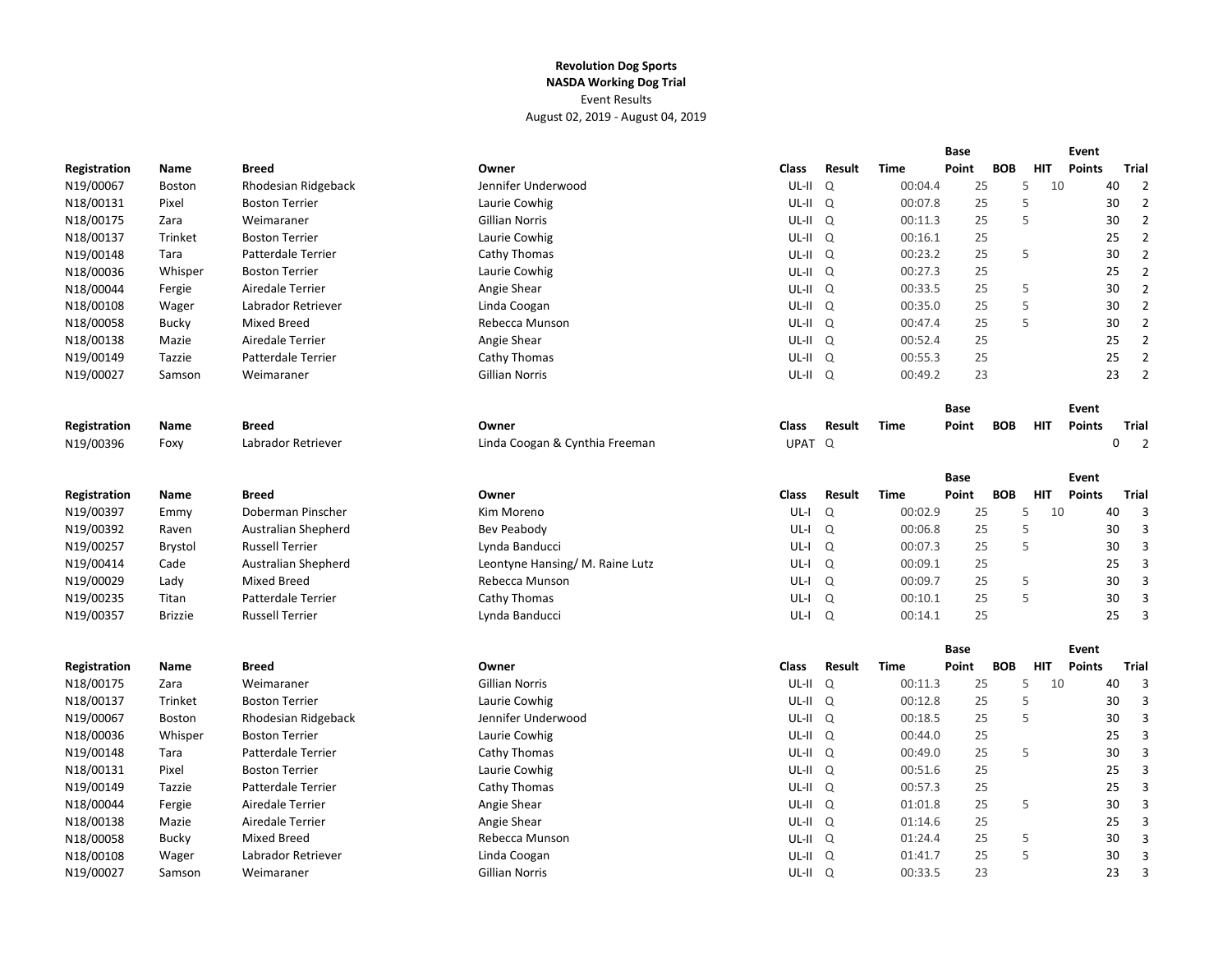|              |                |                            |                                |              |        |             | Base        |            |            | Event         |                      |
|--------------|----------------|----------------------------|--------------------------------|--------------|--------|-------------|-------------|------------|------------|---------------|----------------------|
| Registration | Name           | <b>Breed</b>               | Owner                          | <b>Class</b> | Result | <b>Time</b> | Point       | <b>BOB</b> | <b>HIT</b> | <b>Points</b> | Trial                |
| N19/00235    | Titan          | <b>Patterdale Terrier</b>  | Cathy Thomas                   | $UL-I$       | Q      | 00:02.6     | 25          |            | 10<br>5    |               | 40<br>$\overline{4}$ |
| N19/00397    | Emmy           | Doberman Pinscher          | Kim Moreno                     | $UL-I$       | Q      | 00:04.5     | 25          |            | 5          |               | 30<br>4              |
| N19/00357    | <b>Brizzie</b> | <b>Russell Terrier</b>     | Lynda Banducci                 | $UL-I$       | Q      | 00:04.9     | 25          |            | 5          |               | 30<br>4              |
| N19/00029    | Lady           | <b>Mixed Breed</b>         | Rebecca Munson                 | $UL-I$       | Q      | 00:04.9     | 25          |            | 5          |               | 30<br>4              |
| N19/00392    | Raven          | Australian Shepherd        | Bev Peabody                    | $UL-I$       | Q      | 00:08.3     | 25          |            | 5          |               | 30<br>4              |
| N19/00414    | Cade           | Australian Shepherd        | Leontyne Hansing/M. Raine Lutz | $UL-I$       | Q      | 00:12.5     | 25          |            |            |               | 25<br>4              |
| N19/00257    | <b>Brystol</b> | <b>Russell Terrier</b>     | Lynda Banducci                 | UL-I         | Q      | 01:20.1     | 25          |            |            |               | 25<br>4              |
|              |                |                            |                                |              |        |             | Base        |            |            | Event         |                      |
| Registration | Name           | <b>Breed</b>               | Owner                          | <b>Class</b> | Result | <b>Time</b> | Point       | <b>BOB</b> | <b>HIT</b> | <b>Points</b> | Trial                |
| N19/00149    | Tazzie         | <b>Patterdale Terrier</b>  | Cathy Thomas                   | UL-II Q      |        | 00:10.0     | 25          |            | 5<br>10    |               | 40<br>4              |
| N19/00148    | Tara           | <b>Patterdale Terrier</b>  | Cathy Thomas                   | UL-II Q      |        | 00:12.6     | 25          |            |            |               | 25<br>4              |
| N19/00067    | Boston         | Rhodesian Ridgeback        | Jennifer Underwood             | $UL-II$ $Q$  |        | 00:25.0     | 25          |            | 5          |               | 30<br>4              |
| N18/00108    | Wager          | Labrador Retriever         | Linda Coogan                   | UL-II Q      |        | 00:29.6     | 25          |            | 5          |               | 30<br>4              |
| N18/00137    | Trinket        | <b>Boston Terrier</b>      | Laurie Cowhig                  | UL-II Q      |        | 00:41.5     | 25          |            | 5          |               | 30<br>4              |
| N18/00036    | Whisper        | <b>Boston Terrier</b>      | Laurie Cowhig                  | $UL-II$ $Q$  |        | 00:43.6     | 25          |            |            |               | 25<br>4              |
| N18/00131    | Pixel          | <b>Boston Terrier</b>      | Laurie Cowhig                  | UL-II Q      |        | 00:50.6     | 25          |            |            |               | 25<br>4              |
| N18/00138    | Mazie          | Airedale Terrier           | Angie Shear                    | UL-II Q      |        | 00:57.2     | 25          |            | 5          |               | 30<br>4              |
| N18/00058    | <b>Bucky</b>   | <b>Mixed Breed</b>         | Rebecca Munson                 | UL-II Q      |        | 01:00.2     | 25          |            | 5          |               | 30<br>4              |
| N18/00044    | Fergie         | Airedale Terrier           | Angie Shear                    | UL-II Q      |        | 01:39.6     | 25          |            |            |               | 25<br>4              |
| N18/00175    | Zara           | Weimaraner                 | <b>Gillian Norris</b>          | $UL-II$ $Q$  |        | 00:32.2     | 23          |            | 5          |               | 28<br>4              |
| N19/00027    | Samson         | Weimaraner                 | <b>Gillian Norris</b>          | UL-II Q      |        | 00:49.5     | 23          |            |            |               | 23<br>4              |
|              |                |                            |                                |              |        |             | <b>Base</b> |            |            | Event         |                      |
| Registration | Name           | <b>Breed</b>               | Owner                          | Class        | Result | Time        | Point       | <b>BOB</b> | <b>HIT</b> | <b>Points</b> | Trial                |
| N19/00414    | Cade           | <b>Australian Shepherd</b> | Leontyne Hansing/M. Raine Lutz | SD-I         | Q      | 00:08.8     | 25          |            | 5          |               | 30<br>$-5$           |
|              |                |                            |                                |              |        |             | Base        |            |            | Event         |                      |
| Registration | Name           | Breed                      | Owner                          | <b>Class</b> | Result | <b>Time</b> | Point       | <b>BOB</b> | <b>HIT</b> | <b>Points</b> | Trial                |
| N19/00237    | Odin           | <b>Standard Poodle</b>     | Lisa Wasielewski               | SD-II        | Q      | 00:25.4     | 25          |            | 5          |               | -5<br>30             |
| N19/00401    | Elsa           | Golden Retriever           | Valerie Cahill                 | SD-II        | NO.    |             |             |            |            |               | 0<br>5               |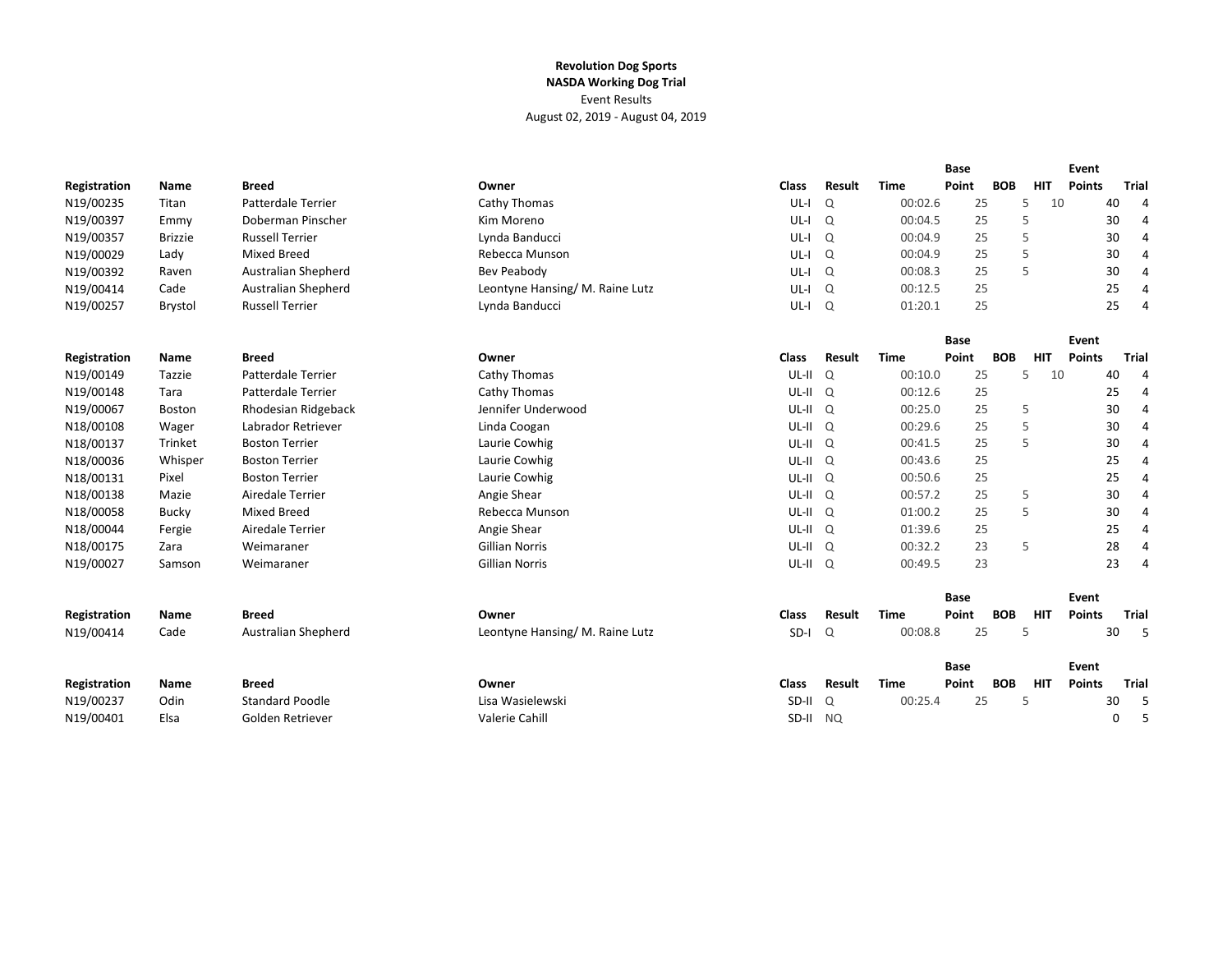|              |                |                                 |                                |                     |               |             | <b>Base</b> |            |            | Event         |             |       |
|--------------|----------------|---------------------------------|--------------------------------|---------------------|---------------|-------------|-------------|------------|------------|---------------|-------------|-------|
| Registration | Name           | <b>Breed</b>                    | Owner                          | Class               | Result        | Time        | Point       | <b>BOB</b> | <b>HIT</b> | Points        |             | Trial |
| N19/00439    | Ringo          |                                 | 0 Border Terrier               | UL-I                | $\Omega$      | 00:17.5     | 25          |            | 5          | 10            | 40          | 5     |
| N19/00437    | Sulley         |                                 | 0 Mixed Breed                  | UL-I                | Q             | 00:26.2     | 25          |            |            |               | 25          | 5     |
| N19/00306    | Tiago          | Perro De Presa Canario          | Cathy Thomas                   | UL-I                | $\Omega$      | 00:27.0     | 25          |            | 5          |               | 30          | 5     |
| N19/00414    | Cade           | Australian Shepherd             | Leontyne Hansing/M. Raine Lutz | UL-I                | Q             | 00:29.8     | 25          |            | 5          |               | 30          | 5     |
| N18/00007    | Dolce          | <b>Standard Schnauzer</b>       | Brenda Kibler                  | $UL-I$ $Q$          |               | 00:30.3     | 25          |            | 5          |               | 30          | 5     |
| N19/00235    | Titan          | Patterdale Terrier              | Cathy Thomas                   | UL-I Q              |               | 00:32.5     | 25          |            | 5          |               | 30          | 5     |
| N19/00357    | <b>Brizzie</b> | <b>Russell Terrier</b>          | Lynda Banducci                 | UL-I Q              |               | 00:42.1     | 25          |            | 5          |               | 30          | 5     |
| N19/00401    | Elsa           | Golden Retriever                | Valerie Cahill                 | UL-I Q              |               | 00:48.8     | 25          |            | 5          |               | 30          | 5     |
| N19/00270    | Hunter         | Vizsla                          | Cindy Hunter                   | UL-I Q              |               | 00:49.3     | 25          |            | 5          |               | 30          | 5     |
| N19/00400    | Molly          | Weimaraner                      | J.T. & Sylvia Mulholland       | UL-I                | Q             | 00:53.1     | 25          |            | 5          |               | 30          | 5     |
| N19/00271    | Sky            | Vizsla                          | Cindy Hunter and Debbie Gross  | UL-I                | $\Omega$      | 01:27.4     | 25          |            |            |               | 25          | 5     |
| N19/00257    | Brystol        | <b>Russell Terrier</b>          | Lynda Banducci                 | UL-I Q              |               | 01:43.2     | 25          |            |            |               | 25          | 5     |
|              |                |                                 |                                |                     |               |             | Base        |            |            | Event         |             |       |
| Registration | Name           | <b>Breed</b>                    | Owner                          | <b>Class</b>        | Result        | <b>Time</b> | Point       | <b>BOB</b> | <b>HIT</b> | <b>Points</b> |             | Trial |
| N19/00067    | <b>Boston</b>  | Rhodesian Ridgeback             | Jennifer Underwood             | UL-II Q             |               | 00:08.9     | 25          |            | 5          | 10            | 40          | 5     |
| N19/00237    | Odin           | <b>Standard Poodle</b>          | Lisa Wasielewski               | $UL-II$ $Q$         |               | 00:10.8     | 25          |            | 5          |               | 30          | 5     |
| N18/00175    | Zara           | Weimaraner                      | <b>Gillian Norris</b>          | UL-II Q             |               | 00:11.5     | 25          |            | 5          |               | 30          | 5     |
| N19/00402    | Churchill      | Golden Retriever                | Valerie Cahill                 | $UL-II$ $Q$         |               | 00:13.0     | 25          |            | 5          |               | 30          | 5     |
| N18/00108    | Wager          | Labrador Retriever              | Linda Coogan                   | UL-II Q             |               | 00:14.1     | 25          |            | 5          |               | 30          | 5     |
| N19/00149    | Tazzie         | Patterdale Terrier              | Cathy Thomas                   | $UL-II$ $Q$         |               | 00:21.0     | 25          |            | 5          |               | 30          | 5     |
| N18/00036    | Whisper        | <b>Boston Terrier</b>           | Laurie Cowhig                  | UL-II Q             |               | 00:21.6     | 25          |            | 5          |               | 30          | 5     |
| N19/00406    | Shay           | Louisiana Catahoula Leopard Dog | Joanna Canaparo                | UL-II Q             |               | 00:21.6     | 25          |            | 5          |               | 30          | 5     |
| N18/00137    | Trinket        | <b>Boston Terrier</b>           | Laurie Cowhig                  | UL-II Q             |               | 00:25.4     | 25          |            |            |               | 25          | 5     |
| N19/00148    | Tara           | Patterdale Terrier              | Cathy Thomas                   | $UL-II$ $Q$         |               | 00:59.4     | 25          |            |            |               | 25          | 5     |
| N18/00131    | Pixel          | <b>Boston Terrier</b>           | Laurie Cowhig                  | UL-II Q             |               | 01:40.6     | 25          |            |            |               | 25          | 5     |
|              |                |                                 |                                |                     |               |             | Base        |            |            | Event         |             |       |
| Registration | Name           | <b>Breed</b>                    | Owner                          | <b>Class</b>        | Result        | <b>Time</b> | Point       | <b>BOB</b> | <b>HIT</b> | <b>Points</b> |             | Trial |
| N18/00009    | Aden           | Parson Russell Terrier          | Liz Carter                     | UL-III Q            |               | 00:41.4     | 25          |            | 5          | 15            | 30          | 5     |
| N19/00027    | Samson         | Weimaraner                      | <b>Gillian Norris</b>          | UL-III Q            |               | 02:17.9     | 25          |            | 5          | 10            | 30          | 5     |
| N18/00138    | Mazie          | Airedale Terrier                | Angie Shear                    | UL-III <sup>Q</sup> |               | 03:53.4     | 25          |            | 5          | 5             | 30          | 5     |
| N18/00028    | Clooney        | Labrador Retriever              | Linda Coogan                   | UL-III              | NQ.           |             |             |            |            |               | $\mathbf 0$ | 5     |
| N18/00044    | Fergie         | Airedale Terrier                | Angie Shear                    | UL-III NQ           |               |             |             |            |            |               | $\mathbf 0$ | 5     |
|              |                |                                 |                                |                     |               |             | <b>Base</b> |            |            | Event         |             |       |
| Registration | Name           | <b>Breed</b>                    | Owner                          | Class               | <b>Result</b> | Time        | Point       | <b>BOB</b> | HIT        | <b>Points</b> |             | Trial |
| N19/00414    | Cade           | Australian Shepherd             | Leontyne Hansing/M. Raine Lutz | SD-I                | $\Omega$      | 00:36.5     | 25          |            | 5          |               | 30          | 6     |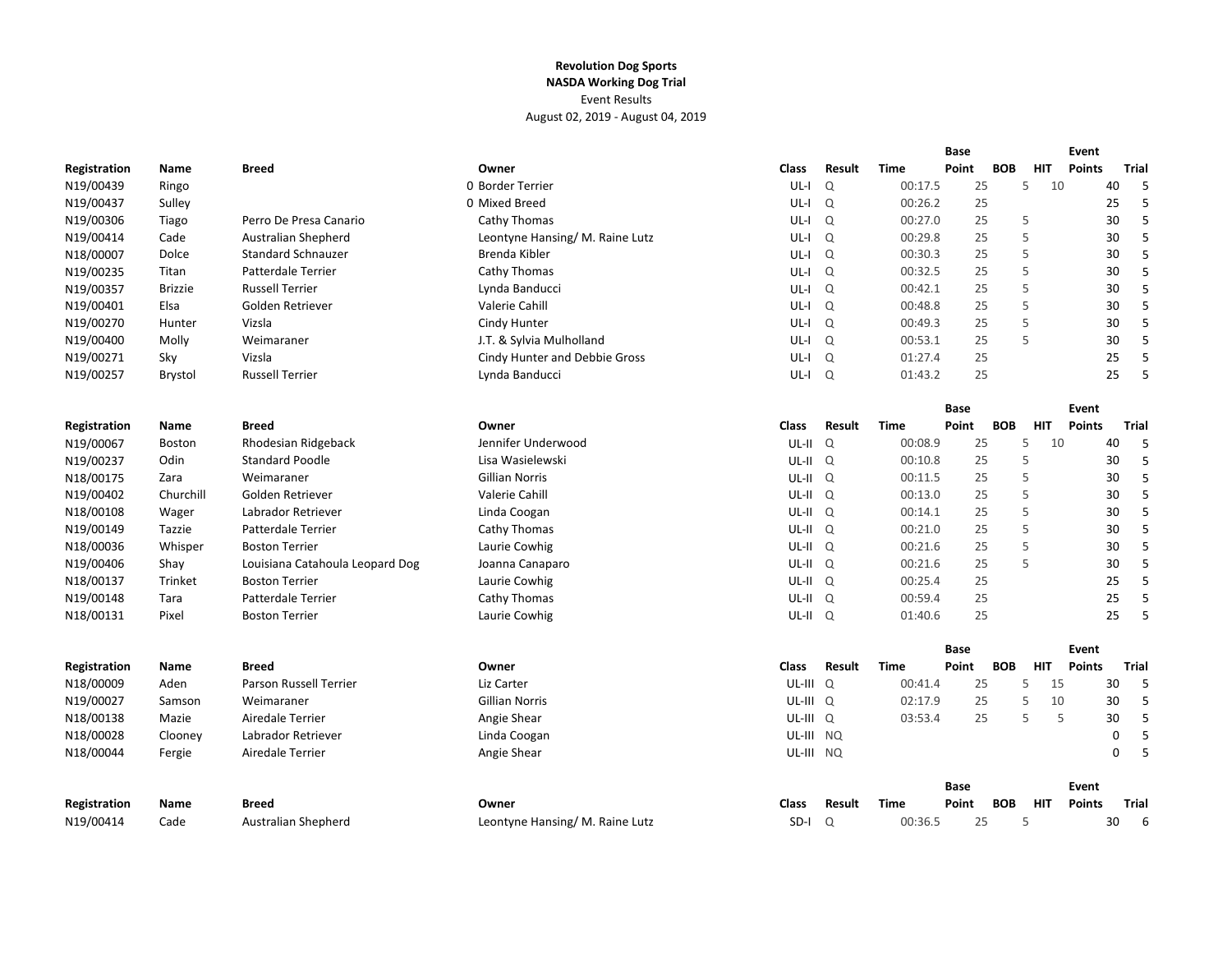|              |                |                                 |                                |                     |           |             | Base        |            |            | Event         |    |              |
|--------------|----------------|---------------------------------|--------------------------------|---------------------|-----------|-------------|-------------|------------|------------|---------------|----|--------------|
| Registration | Name           | <b>Breed</b>                    | Owner                          | <b>Class</b>        | Result    | Time        | Point       | <b>BOB</b> | <b>HIT</b> | <b>Points</b> |    | <b>Trial</b> |
| N19/00237    | Odin           | <b>Standard Poodle</b>          | Lisa Wasielewski               | $SD-II$ $Q$         |           | 00:10.9     | 25          |            | 5          |               | 30 | 6            |
|              |                |                                 |                                |                     |           |             |             |            |            |               |    |              |
|              |                |                                 |                                |                     |           |             | <b>Base</b> |            |            | Event         |    |              |
| Registration | Name           | <b>Breed</b>                    | Owner                          | <b>Class</b>        | Result    | Time        | Point       | <b>BOB</b> | <b>HIT</b> | <b>Points</b> |    | <b>Trial</b> |
| N18/00007    | Dolce          | <b>Standard Schnauzer</b>       | Brenda Kibler                  | $UL-I$              | $\Omega$  | 00:06.4     | 25          |            | 5          | 10            | 40 | 6            |
| N19/00306    | Tiago          | Perro De Presa Canario          | Cathy Thomas                   | $UL-I$              | Q         | 00:11.5     | 25          |            | 5          | 10            | 30 | 6            |
| N19/00439    | Ringo          |                                 | 0 Border Terrier               | $UL-I$              | $\Omega$  | 00:22.1     | 25          |            | 5          |               | 30 | 6            |
| N19/00271    | Sky            | Vizsla                          | Cindy Hunter and Debbie Gross  | UL-I                | $\alpha$  | 00:24.0     | 25          |            | 5          |               | 30 | 6            |
| N19/00235    | Titan          | <b>Patterdale Terrier</b>       | Cathy Thomas                   | UL-I                | $\Omega$  | 00:47.0     | 25          |            | 5          |               | 30 | 6            |
| N19/00400    | Molly          | Weimaraner                      | J.T. & Sylvia Mulholland       | UL-I                | $\Omega$  | 00:56.1     | 25          |            | 5          |               | 30 | 6            |
| N19/00270    | Hunter         | Vizsla                          | Cindy Hunter                   | UL-I                | Q         | 01:10.8     | 25          |            |            |               | 25 | 6            |
| N19/00437    | Sulley         |                                 | 0 Mixed Breed                  | UL-I                | <b>NQ</b> |             |             |            |            |               | 0  | 6            |
|              |                |                                 |                                |                     |           |             |             |            |            |               |    |              |
|              |                |                                 |                                |                     |           |             | <b>Base</b> |            |            | Event         |    |              |
| Registration | Name           | <b>Breed</b>                    | Owner                          | <b>Class</b>        | Result    | <b>Time</b> | Point       | <b>BOB</b> | <b>HIT</b> | <b>Points</b> |    | Trial        |
| N19/00406    | Shay           | Louisiana Catahoula Leopard Dog | Joanna Canaparo                | $UL-II$             | Q         | 00:12.0     | 25          |            | 5          | 10            | 40 | 6            |
| N18/00036    | Whisper        | <b>Boston Terrier</b>           | Laurie Cowhig                  | UL-II <sub>Q</sub>  |           | 00:13.1     | 25          |            | 5          |               | 30 | 6            |
| N18/00175    | Zara           | Weimaraner                      | <b>Gillian Norris</b>          | UL-II Q             |           | 00:18.9     | 25          |            | 5          |               | 30 | 6            |
| N19/00149    | Tazzie         | Patterdale Terrier              | Cathy Thomas                   | $UL-II$ $Q$         |           | 00:19.2     | 25          |            | 5          |               | 30 | 6            |
| N19/00148    | Tara           | Patterdale Terrier              | Cathy Thomas                   | UL-II Q             |           | 00:25.7     | 25          |            |            |               | 25 | 6            |
| N19/00357    | <b>Brizzie</b> | <b>Russell Terrier</b>          | Lynda Banducci                 | $UL-II$ $Q$         |           | 00:25.9     | 25          |            | 5          |               | 30 | 6            |
| N18/00131    | Pixel          | <b>Boston Terrier</b>           | Laurie Cowhig                  | UL-II Q             |           | 00:57.3     | 25          |            |            |               | 25 | 6            |
| N18/00108    | Wager          | Labrador Retriever              | Linda Coogan                   | $UL-II$ $Q$         |           | 01:08.7     | 25          |            | 5          |               | 30 | 6            |
| N19/00257    | Brystol        | <b>Russell Terrier</b>          | Lynda Banducci                 | $UL-II$ $Q$         |           | 02:03.9     | 25          |            |            |               | 25 | 6            |
| N18/00137    | Trinket        | <b>Boston Terrier</b>           | Laurie Cowhig                  | $UL-II$ $Q$         |           | 00:42.1     | 24          |            |            |               | 24 | 6            |
| N19/00414    | Cade           | <b>Australian Shepherd</b>      | Leontyne Hansing/M. Raine Lutz | $UL-II$ $Q$         |           | 01:10.8     | 24          |            | 5          |               | 29 | 6            |
| N19/00402    | Churchill      | Golden Retriever                | Valerie Cahill                 | $UL-II$ $Q$         |           | 00:39.5     | 23          |            | 5          |               | 28 | 6            |
| N19/00237    | Odin           | <b>Standard Poodle</b>          | Lisa Wasielewski               | UL-II Q             |           | 01:32.0     | 23          |            | 5          |               | 28 | 6            |
| N19/00067    | Boston         | Rhodesian Ridgeback             | Jennifer Underwood             | UL-II Q             |           | 00:41.9     | 22          |            | 5          |               | 27 | 6            |
|              |                |                                 |                                |                     |           |             |             |            |            |               |    |              |
|              |                |                                 |                                |                     |           |             | Base        |            |            | Event         |    |              |
| Registration | Name           | <b>Breed</b>                    | Owner                          | <b>Class</b>        | Result    | Time        | Point       | <b>BOB</b> | <b>HIT</b> | <b>Points</b> |    | Trial        |
| N18/00009    | Aden           | <b>Parson Russell Terrier</b>   | Liz Carter                     | UL-III Q            |           | 00:26.0     | 25          |            | 5          | 15            | 30 | 6            |
| N18/00044    | Fergie         | Airedale Terrier                | Angie Shear                    | UL-III <sub>Q</sub> |           | 01:01.4     | 25          |            | 5          | 10            | 30 | 6            |
| N18/00138    | Mazie          | Airedale Terrier                | Angie Shear                    | UL-III <sub>Q</sub> |           | 03:18.4     | 25          |            |            | 5             | 25 | 6            |
| N18/00028    | Clooney        | Labrador Retriever              | Linda Coogan                   | UL-III Q            |           | 03:06.1     | 24          |            | 5          |               | 29 | 6            |
| N19/00027    | Samson         | Weimaraner                      | <b>Gillian Norris</b>          | UL-III NQ           |           |             |             |            |            |               | 0  | 6            |
|              |                |                                 |                                |                     |           |             |             |            |            |               |    |              |